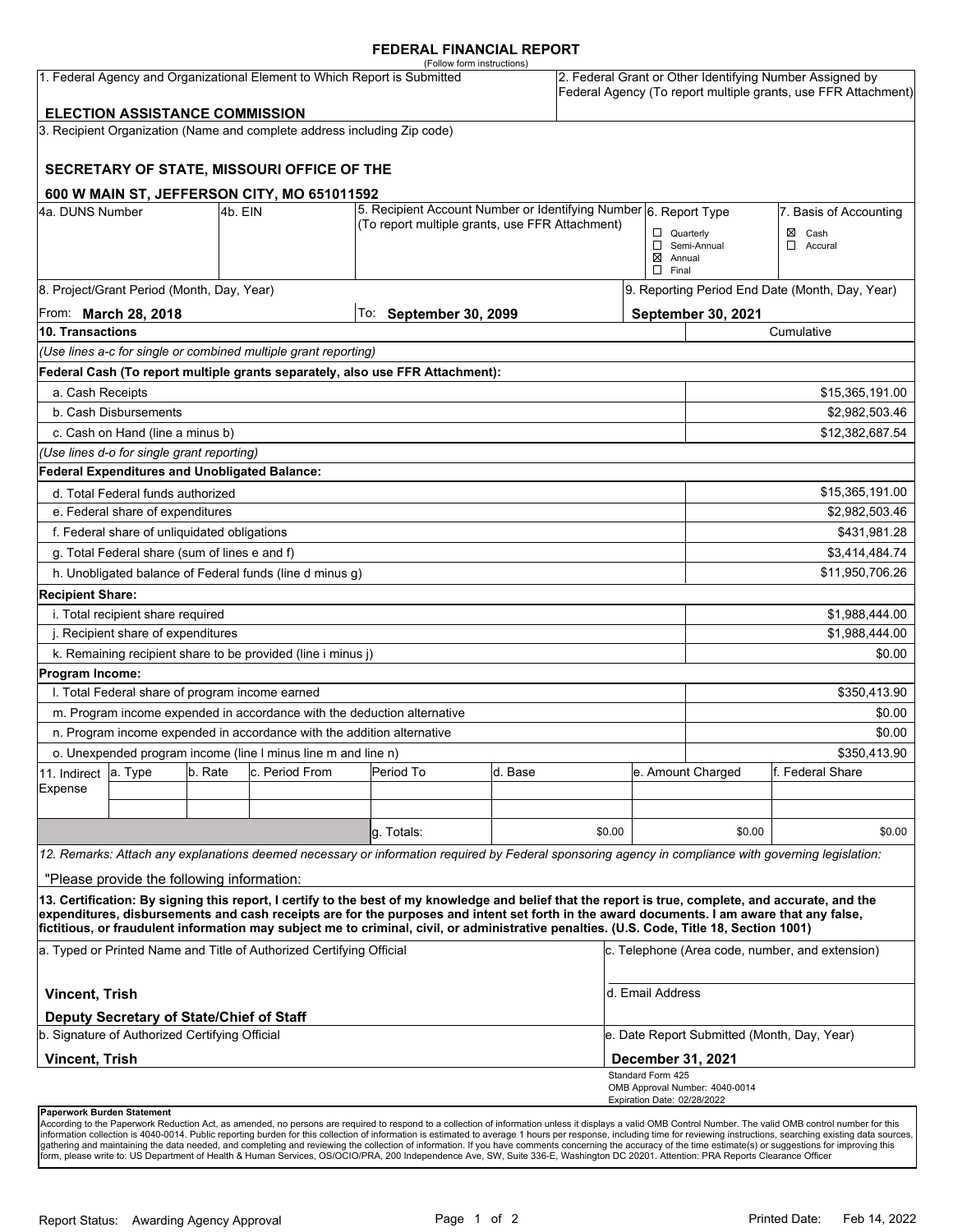#### **FEDERAL FINANCIAL REPORT**  (Additional Page)

# Federal Agency & Organization : ELECTION ASSISTANCE COMMISSION

Federal Grant ID Recipient Organization

| <b>DUNS Number</b><br><b>DUNS Status when Certified</b><br><b>EIN</b> |                                                                                                                                                                                                                                                                                             |
|-----------------------------------------------------------------------|---------------------------------------------------------------------------------------------------------------------------------------------------------------------------------------------------------------------------------------------------------------------------------------------|
| <b>Reporting Period End Date</b>                                      | September 30, 2021                                                                                                                                                                                                                                                                          |
| <b>Status</b>                                                         | : Awarding Agency Approval                                                                                                                                                                                                                                                                  |
| Remarks                                                               | $\therefore$ "Please provide the following information:                                                                                                                                                                                                                                     |
|                                                                       | State interest earned (current fiscal year): \$0.00<br>State interest expended (current fiscal year): \$0.00<br>Program income earned (current fiscal year): \$0.00<br>Program income earned breakdown (current fiscal year): 0.00<br>Program income expended (current fiscal year): \$0.00 |

**Federal Agency Review** 

Reviewer Name Phone # Email Review Date Review Comments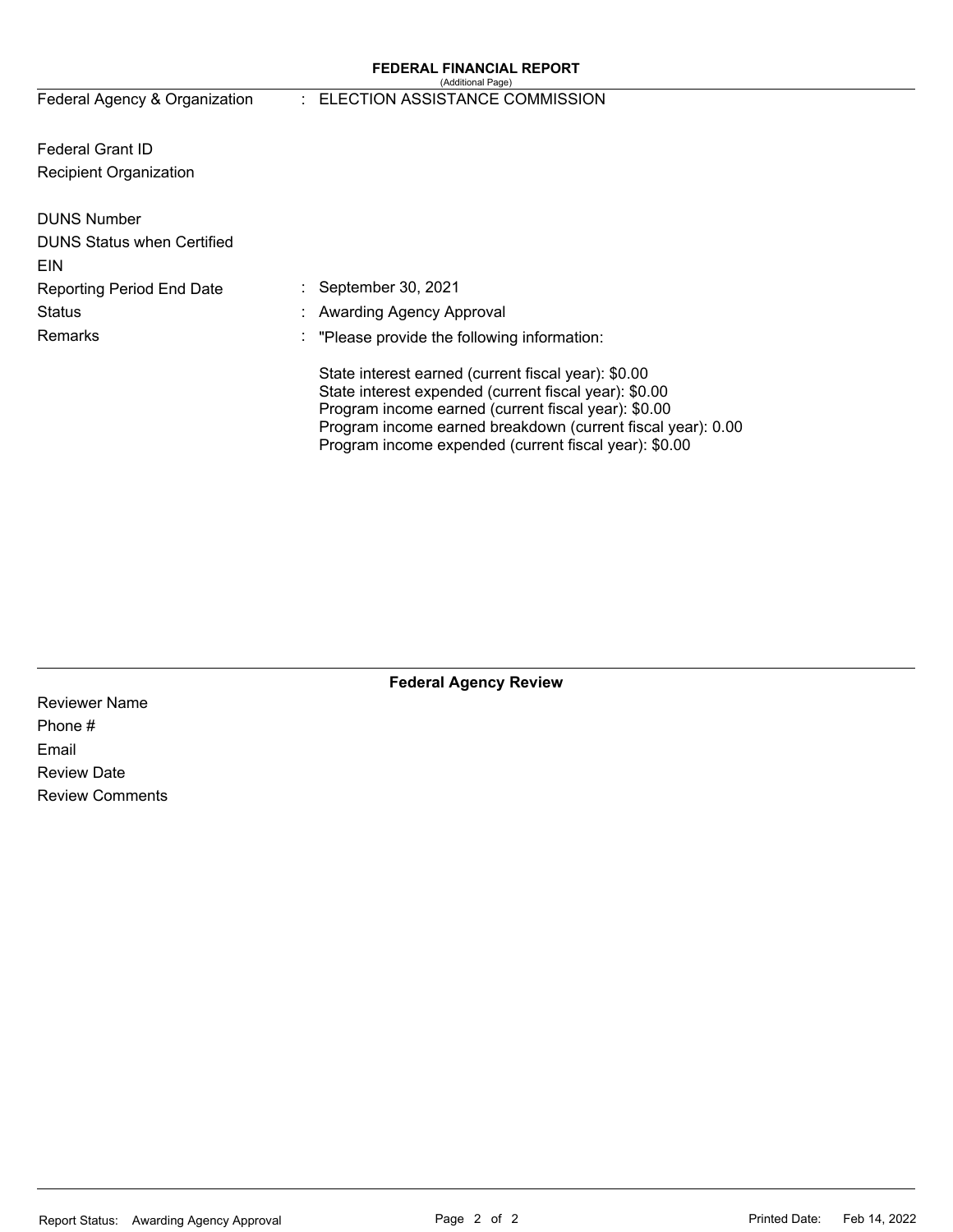# 2021-2022 EAC Progress Report

# 3. EAC Progress Report

#### **1. State or Territory:**

Missouri

### **2. Grant Number:**

### **3. Report:**

Annual (Oct 1 - Sept 30)

### **4. Grant:**

Election Security

#### **5. Reporting Period Start Date**

10/01/2020

### **6. Reporting Period End Date**

09/30/2021

# 4. Progress and Narrative

7. Describe in detail what happened during this reporting period and explain how you implemented the approved grant activities in accordance with your State Plan/Program Narrative. (*Note: Your activities should align with your Grant Cost Categories Table.)*

 During this grant period the Missouri Office of the Secretary of State (MSOS) worked with the local election authorities (LEAs) to perform an election security audit/assessment (Election Security Assessment). Most LEAs have completed an Election Security Assessment. MSOS continues to provide resources to improve election security on the local level.

MSOS also is funding two separate programs – Managed Election Security Essentials (MESE) and Election Security Policy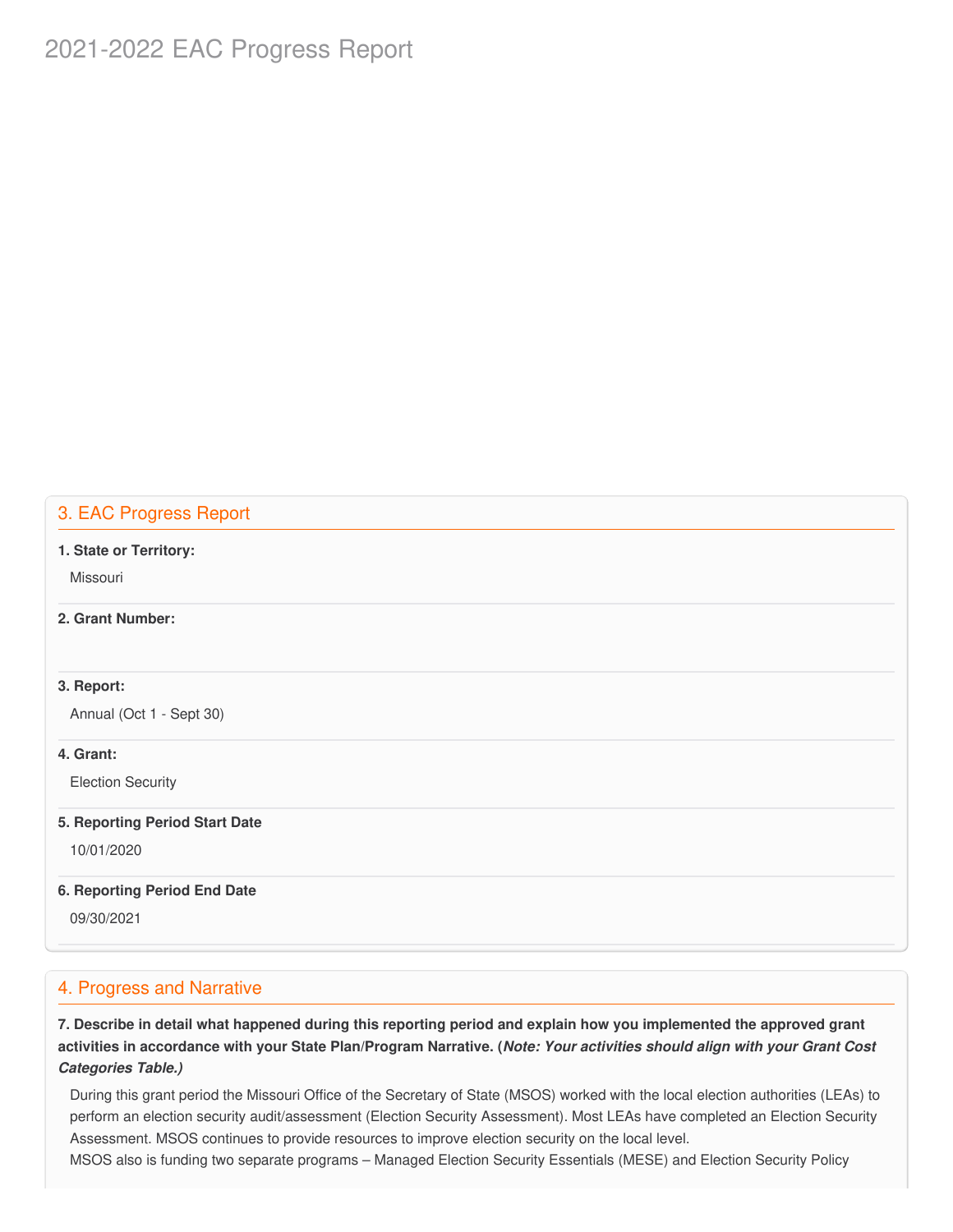Package (ESPP). The MESE provides LEAs network protection including intrusion prevention, computer security (i.e. anti-virus, anti-malware, and internet protection software), and periodic vulnerability scans of internal and external networks. The ESPP assists LEAs with customizing election security policies and plans, which includes an Election Information Security Policy, an Incident Response Plan, and a Continuity of Operations Plan.

MSOS used these funds to provide managed defense and threat intelligence on the state level.

 MSOS provided security training to LEAs through multiple means including training on phishing emails, phishing phone calls, and in person access.

8. Describe any significant changes to your program during the project, including changes to your original State  **Plan/Program Narrative or favorable developments that improved program efficiency and/or service delivery.**

N/A

### **9. Issues Encountered:**

Describe all major issues that arose during the implementation of the project and the reasons why established goals were not met, if applicable. Address each issue separately and describe whether and how the issues were resolved. Also,  **briefly discuss the implications of any unresolved issues or concerns.**

Currently issues encountered have to do shipment of products needed to implement security measures at the local level.

#### **10. Provide a description of any training conducted, including security training.**

 All security training conducted was conducted between the LEAs and the third party vendor utilized for the Election Security Assessments or conducted between the MSOS and the third party vendor. The MSOS continues to undergo security training through multiple different means including training on phishing emails, phishing phone calls, and in person access. The MSOS requires all staff to actively participate in quarterly video trainings which require different quizzes to be taken to ensure that MSOS staff is up to date with regards to different security threats. MSOS also provided a Virtual Escape Room training on CyberSecurity.

### **11. Subgrants:**

### **Did your office provide subawards to local jurisdictions during this reporting period?**

Yes

### **12. Describe the activities carried out by your subgrantees during the reporting period.**

The subgrantee paid vendors for equipment and cable installation for the CyberDefense Essentials Program.

### **Provide a breakdown of aggregate subawards expenditures across major categories.**

 Security : \$[2,647.59](https://2,647.59) Total : \$2647.59

#### **13. Match:**

### **Describe how you are meeting or have met the matching requirement.**

 We have met our required \$1,988,444 match with the portion of the Elections Division's annual payments for MSOS software maintenance and support renewal costs for out statewide voter registration database.

14. Report on the number and type of articles of voting equipment obtained with the funds. Include the amount expended  **on the expenditure table.**

N/A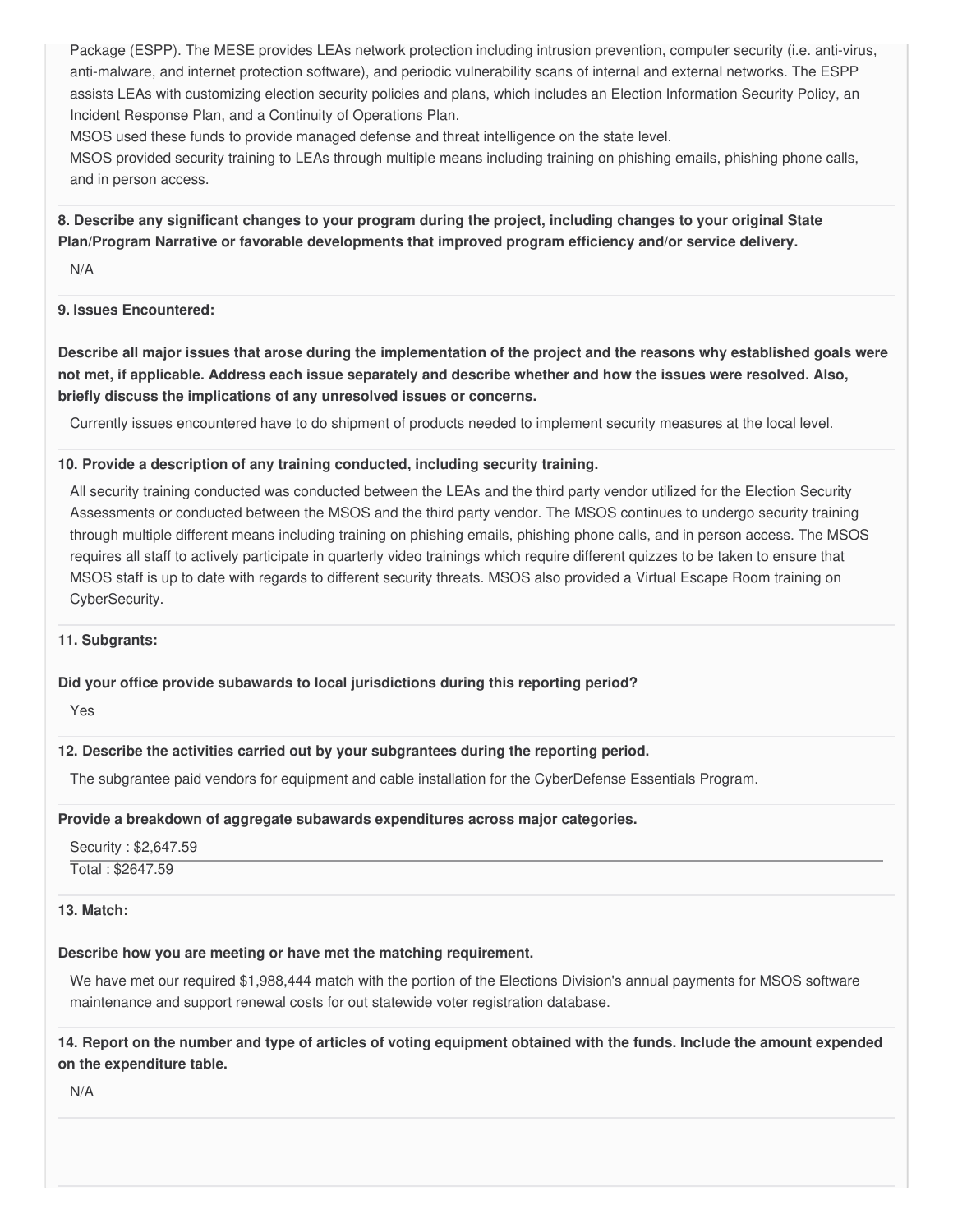# 5. Expenditures

# **15. Current Period Amount Expended and Unliquidated Obligations**

### **GRANT COST CATEGORIES - FEDERAL**

 Voter Registration Systems: : \$30656 Cyber Security: : \$610336 Subgrants: : \$2648 Unliquidated Obligations (If applicable, FFR Line 10f): : \$431981 Total : \$1075621 **Comments:**

### **16. GRANT COST CATEGORIES - MATCH**

Cyber Security: : \$986467

Total : \$986467

**Comments:**

# 7. Expenditures

#### **17. Confirm Total Grant Expenditure Amounts**

Federal : \$643640

Match : \$986467

Total : \$1630107

 **OMB CONTROL NUMBER: 3265-0020**

# 8. Certification

 **Name and Contact of the authorized certifying official of the recipient.**

**First Name**

Patrick

#### **Last Name**

Cosby

### **Title**

Accounting Specialist III

 **Phone Number**

**Email Address**

 **18. Add another contact to send a copy of submission confirmation and edit link?**